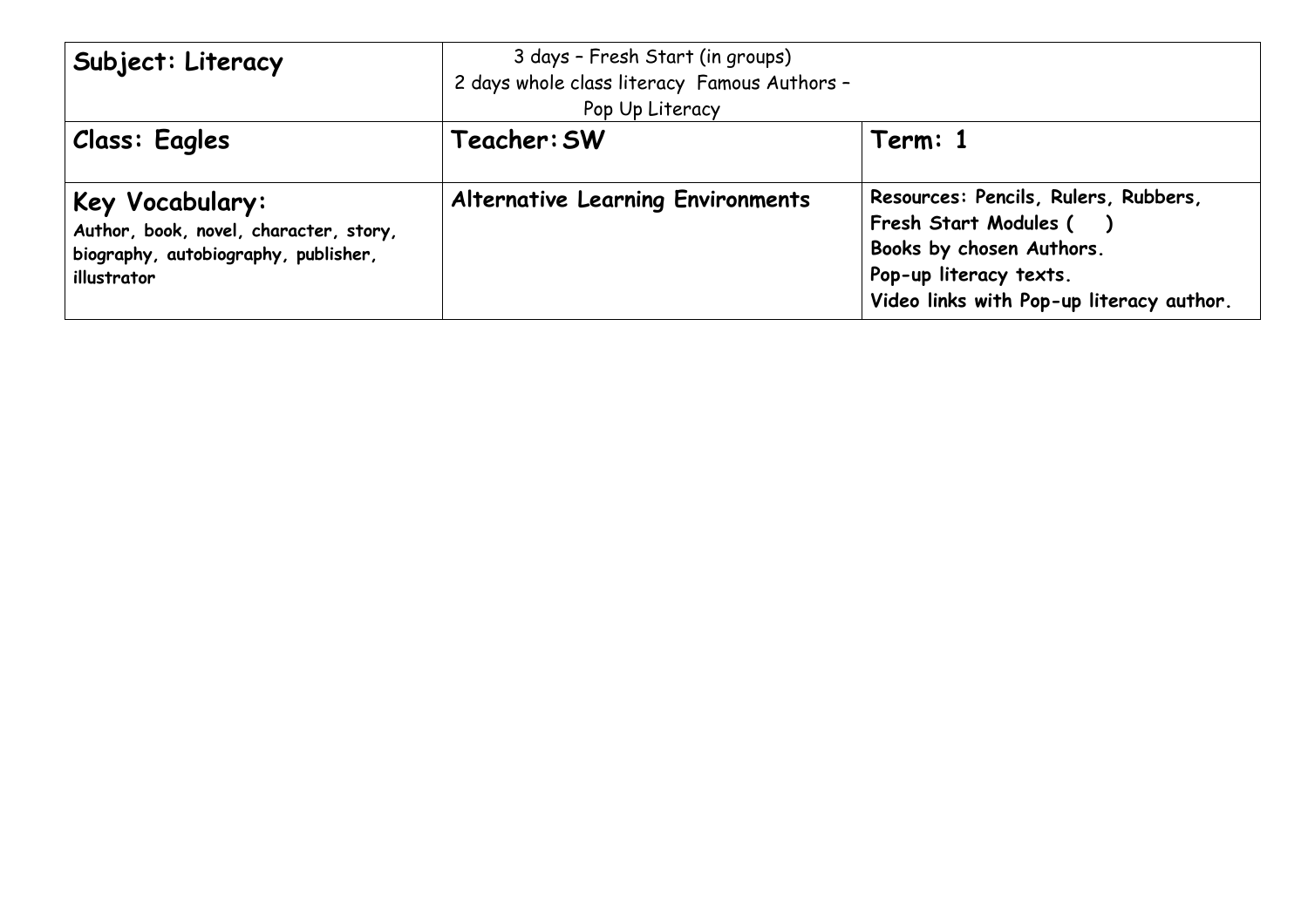| <b>Learning Intentions.</b>                                                                                                                                                                                                                                                                                                                                                                                                                                                                                                                                                                                                                                                                                                                                                                    |                                                                                                                                                                                                                                                                                                                                                                                                                                                         |                                                                                                                                                                                                                                                                                                                                                                                                                                                                                                                                                                                                                                                                                                                                                                                                   |  |  |  |
|------------------------------------------------------------------------------------------------------------------------------------------------------------------------------------------------------------------------------------------------------------------------------------------------------------------------------------------------------------------------------------------------------------------------------------------------------------------------------------------------------------------------------------------------------------------------------------------------------------------------------------------------------------------------------------------------------------------------------------------------------------------------------------------------|---------------------------------------------------------------------------------------------------------------------------------------------------------------------------------------------------------------------------------------------------------------------------------------------------------------------------------------------------------------------------------------------------------------------------------------------------------|---------------------------------------------------------------------------------------------------------------------------------------------------------------------------------------------------------------------------------------------------------------------------------------------------------------------------------------------------------------------------------------------------------------------------------------------------------------------------------------------------------------------------------------------------------------------------------------------------------------------------------------------------------------------------------------------------------------------------------------------------------------------------------------------------|--|--|--|
| Current Learning<br>develop positive attitudes towards<br>and stamina for writing by:<br>writing poetry<br>$\bullet$<br>writing for different purposes<br>consider what they are going to<br>write before beginning by:<br>planning or saying out loud what<br>$\bullet$<br>they are going to write about<br>writing down ideas and/or key<br>words, including new vocabulary<br>encapsulating what they want to<br>say, sentence by sentence<br>make simple additions, revisions<br>and corrections to their own writing<br>by:<br>evaluating their writing with the<br>teacher and other pupils<br>rereading to check that their<br>$\bullet$<br>writing makes sense and that<br>verbs to indicate time are used<br>correctly and consistently,<br>including verbs in the continuous<br>form | Prior Learning<br>write sentences by:<br>• saying out loud what they are<br>going to write about<br>composing a sentence orally<br>before writing it<br>• sequencing sentences to form<br>short narratives<br>• re-reading what they have<br>written to check that it makes<br>sense<br>discuss what they have written with<br>the teacher or other pupils<br>read their writing aloud, clearly<br>enough to be heard by their peers<br>and the teacher | Future Learning -<br>plan their writing by:<br>discussing writing similar to that<br>$\bullet$<br>which they are planning to write<br>in order to understand and learn<br>from its structure, vocabulary<br>and grammar<br>discussing and recording ideas<br>$\bullet$<br>draft and write by:<br>composing and rehearsing<br>$\bullet$<br>sentences orally (including<br>dialogue), progressively building<br>a varied and rich vocabulary and<br>an increasing range of sentence<br>structures English appendix 2<br>organising paragraphs around a<br>$\bullet$<br>theme<br>in narratives, creating settings,<br>$\bullet$<br>characters and plot<br>in non-narrative material, using<br>simple organisational devices<br>[for example, headings and sub-<br>headings]<br>evaluate and edit by: |  |  |  |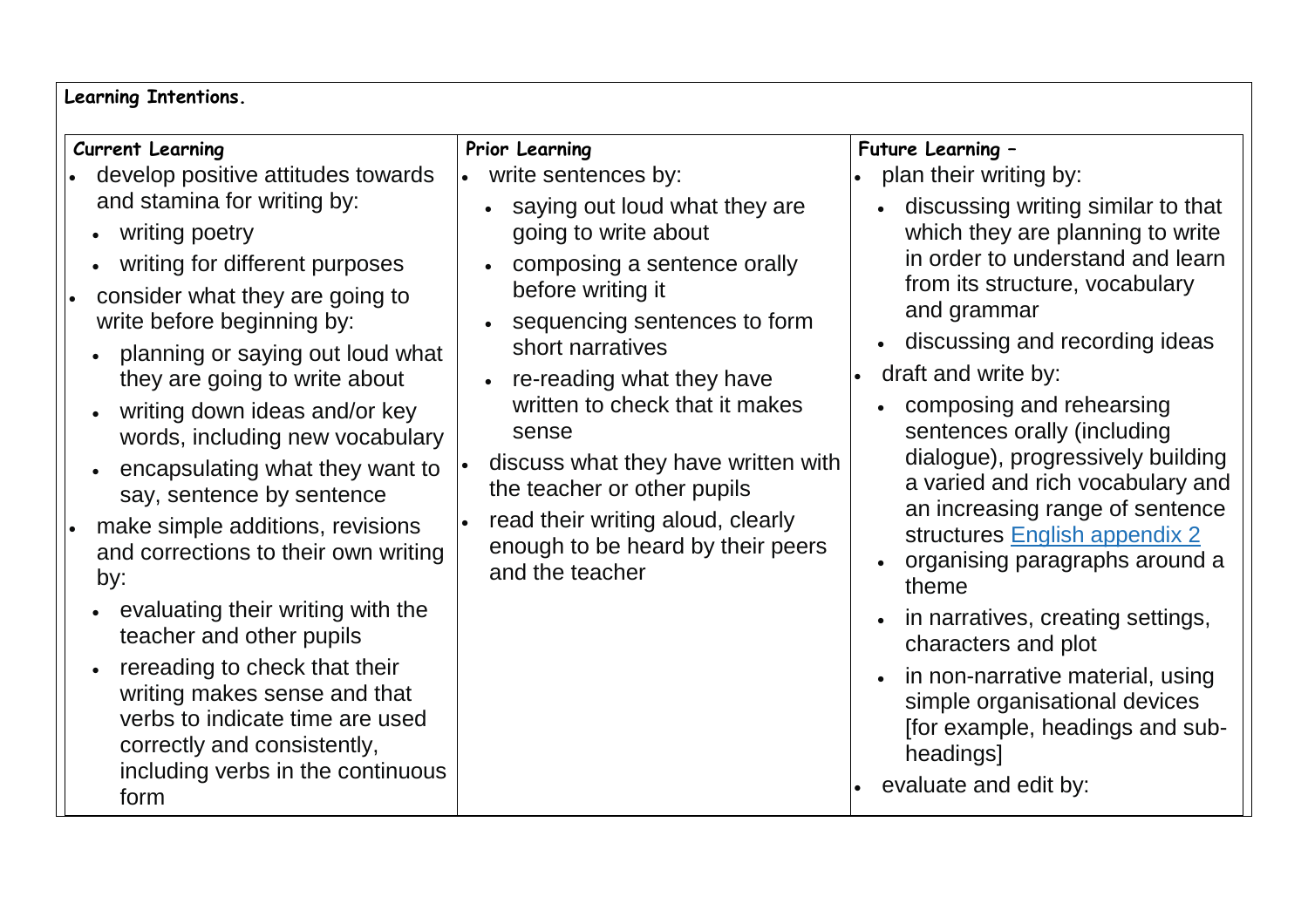| proofreading to check for errors<br>in spelling, grammar and<br>punctuation (for example, ends<br>of sentences punctuated<br>correctly)<br>read aloud what they have written<br>with appropriate intonation to make<br>the meaning clear | assessing the effectiveness of<br>their own and others' writing and<br>suggesting improvements<br>proposing changes to grammar<br>and vocabulary to improve<br>consistency, including the<br>accurate use of pronouns in<br>sentences<br>proofread for spelling and<br>punctuation errors<br>read their own writing aloud to a<br>group or the whole class, using<br>appropriate intonation and<br>controlling the tone and volume so<br>that the meaning is clear |
|------------------------------------------------------------------------------------------------------------------------------------------------------------------------------------------------------------------------------------------|--------------------------------------------------------------------------------------------------------------------------------------------------------------------------------------------------------------------------------------------------------------------------------------------------------------------------------------------------------------------------------------------------------------------------------------------------------------------|
|                                                                                                                                                                                                                                          |                                                                                                                                                                                                                                                                                                                                                                                                                                                                    |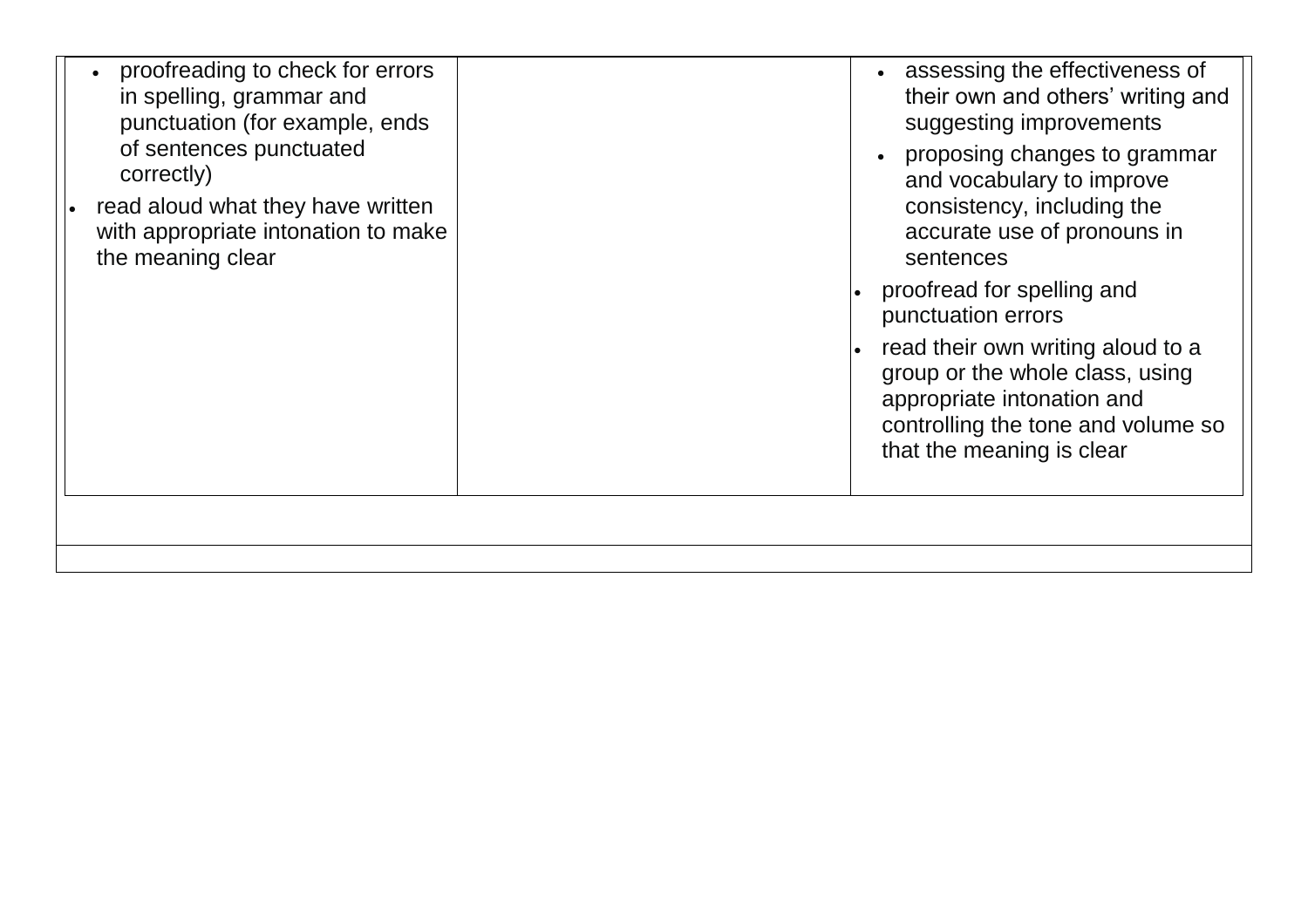| Week           | Session 1 - Fresh Start         | Session 2 - Fresh Start      | Session 3 - Fresh Start   | Session 4                              | Session 5                  |
|----------------|---------------------------------|------------------------------|---------------------------|----------------------------------------|----------------------------|
|                | <b>SW</b> group                 | <b>SW</b> group              | <b>SW</b> group           | <b>Learning Objective</b>              | <b>Learning Objective</b>  |
|                | <b>Start Module</b>             | Practice sounds.             | <b>Practice sounds</b>    | To compile a list of well              | To continue/complete       |
| $\mathbf{1}$   | <b>Reading sounds from</b>      | Root words - practise        | <b>Read and discuss</b>   | know authors and some                  | <b>Biography of chosen</b> |
|                | chart.                          | spelling and writing.        | introduction.             | of their books.                        | author.                    |
|                | Looking at red and              | <b>Writing sentences</b>     | Taking turns to read      |                                        |                            |
|                | green words in module           | using root words.            | the text.                 | <b>Explain new topic of</b>            | Continue working on        |
|                | - practice reading and          | <b>Challenge words and</b>   | Discuss text.             | famous authors.                        | biography. Present         |
|                | spelling these.                 | vocabulary check.            | <b>Questions to talk</b>  |                                        | using ICT.                 |
|                | <b>Reading and practising</b>   | <b>Sentences using</b>       | about.                    | Discuss some of the                    |                            |
|                | syllables section.              | vocabulary check             | <b>Pick 1 question to</b> | books we have read in                  | Include examples of        |
|                | -practice reading and           | words.                       | write a response to.      | class/might like to                    | books and pictures.        |
|                | spelling these words.           | LC group                     | Edit 1.                   | read.                                  |                            |
|                | <b>Create spelling list for</b> |                              | LC group                  |                                        | Work for class display.    |
|                | week.                           |                              |                           | List on board of well-                 |                            |
|                | LC group                        |                              |                           | known authors. Choose                  |                            |
|                |                                 |                              |                           | one to find out about -                |                            |
|                |                                 |                              |                           | eg Roald Dahl.                         |                            |
|                |                                 |                              |                           |                                        |                            |
|                |                                 |                              |                           | Working in pairs to                    |                            |
|                |                                 |                              |                           | begin to research and                  |                            |
|                |                                 |                              |                           | present a biography of<br>this author. |                            |
|                | <b>SW</b> group                 | <b>SW</b> group              | <b>SW</b> group           | <b>Learning Objective</b>              | <b>Learning Objective</b>  |
|                | <b>Practice sounds</b>          | <b>Practice sounds</b>       | Practice sounds.          |                                        |                            |
|                | <b>Re-read text</b>             | Work together through        | Hold a sentence.          | To think about the                     |                            |
| $\overline{2}$ | <b>Questions to read and</b>    | answers to questions         | Build a sentence.         | characters in the Twits.               | To create a new            |
|                | answer.                         | to read and answer.          | Edit 2.                   |                                        | character for the Twits.   |
|                | Discuss how to find the         | <b>Children choosing one</b> | LC group                  | On board picture of Mr                 |                            |
|                | answers to these                | answer to re-write           |                           | and Mrs Twit.                          | Imagine Mr and Mrs         |
|                | questions and model             | more fully or to add         |                           |                                        | Twit had a child? What     |
|                | answering in full               | more information.            |                           | Annotate with words to                 | would they look like?      |
|                | sentences-                      | <b>Green words spelling</b>  |                           | describe them - ugly,                  |                            |
|                | independent work.               | activity.                    |                           | disgusting etc.                        | Drawing a picture of the   |
|                | <b>Spelling list from speed</b> |                              |                           |                                        | child and writing a        |
|                | words.                          |                              |                           |                                        |                            |
|                |                                 | LC group                     |                           |                                        |                            |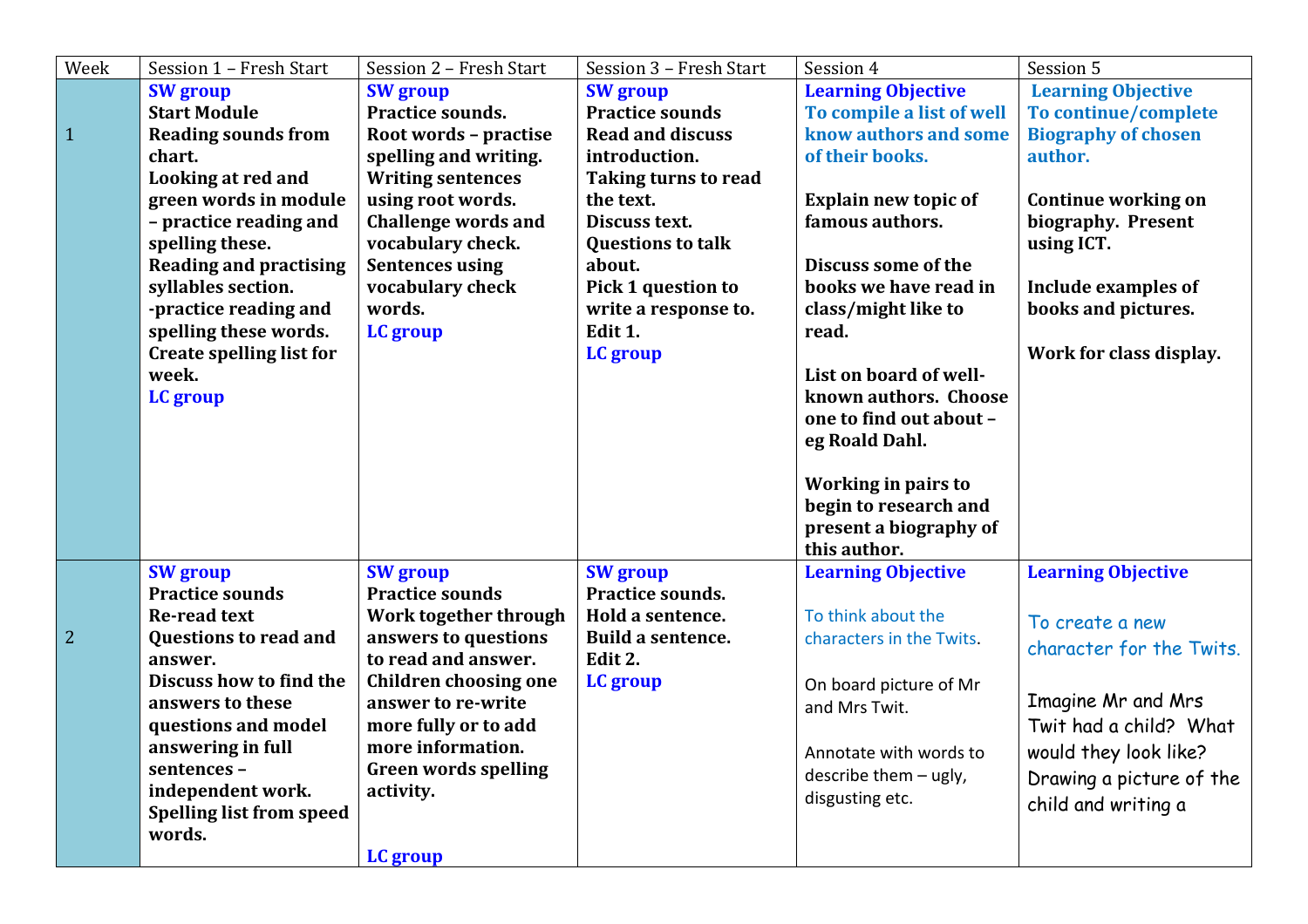|                 | LC group                                                                                                                                                                                                                                                                                                                                            | DO'G group                                                                                                                                                                                                                                                    |                                                                                                                                                                                                                                                        | Children writing a<br>character description of<br>one of the characters.                                                                                                  | character description of<br>this child.                                                                                                                                                                                                     |
|-----------------|-----------------------------------------------------------------------------------------------------------------------------------------------------------------------------------------------------------------------------------------------------------------------------------------------------------------------------------------------------|---------------------------------------------------------------------------------------------------------------------------------------------------------------------------------------------------------------------------------------------------------------|--------------------------------------------------------------------------------------------------------------------------------------------------------------------------------------------------------------------------------------------------------|---------------------------------------------------------------------------------------------------------------------------------------------------------------------------|---------------------------------------------------------------------------------------------------------------------------------------------------------------------------------------------------------------------------------------------|
| $\overline{3}$  | <b>SW Group</b><br>Practice sounds<br>Speed work practice -<br>reading and spelling<br>these.<br>Choosing 5 words to put<br>into sentences.<br>Spelling game $-10$ in a<br>row.                                                                                                                                                                     | <b>SW</b> group<br>Practice sounds.<br>Writing task 1.<br><b>Reading example and</b><br>looking at helpful<br>pointers.<br><b>Completing task</b><br>independently.<br>LC group                                                                               | <b>SW</b> group<br>Writing task 2.<br>Discuss briefly and explain<br>task.<br>Extended period of<br>independent writing.<br>LC group                                                                                                                   | <b>Learning intention</b><br>To order events from a<br>text.<br>List on board of some of<br>the events from the<br>Twits.<br>Ordering these in the<br>order of the story. | <b>Learning intention</b><br>To create a new event for<br>the Twits.<br>Refer back to the list from<br>yesterday and thinking of<br>a new event that could be<br>added to the story.<br>What else could the Twits<br>have thought of to do? |
| $\vert 4 \vert$ | <b>SW</b> group<br><b>Fresh Start Module 9</b><br><b>Reading sounds from</b><br>chart.<br>Looking at red and<br>green words in module<br>- practice reading and<br>spelling these.<br><b>Reading and practising</b><br>syllables section.<br>-practice reading and<br>spelling these words.<br><b>Create spelling list for</b><br>week.<br>LC group | <b>SW</b> group<br>Practice sounds.<br>Root words - practise<br>spelling and writing.<br><b>Writing sentences</b><br>using root words.<br><b>Challenge words and</b><br>vocabulary check.<br><b>Sentences using</b><br>vocabulary check<br>words.<br>LC group | <b>SW</b> group<br><b>Practice sounds</b><br><b>Read and discuss</b><br>introduction.<br>Taking turns to read<br>the text.<br>Discuss text.<br><b>Questions to talk</b><br>about.<br>Pick 1 question to<br>write a response to.<br>Edit 1.<br>LC group | <b>Learning Intention</b><br>Pop Up Literacy<br><b>Lessons</b>                                                                                                            | <b>Learning intention</b><br>Pop Up Literacy Lessons                                                                                                                                                                                        |